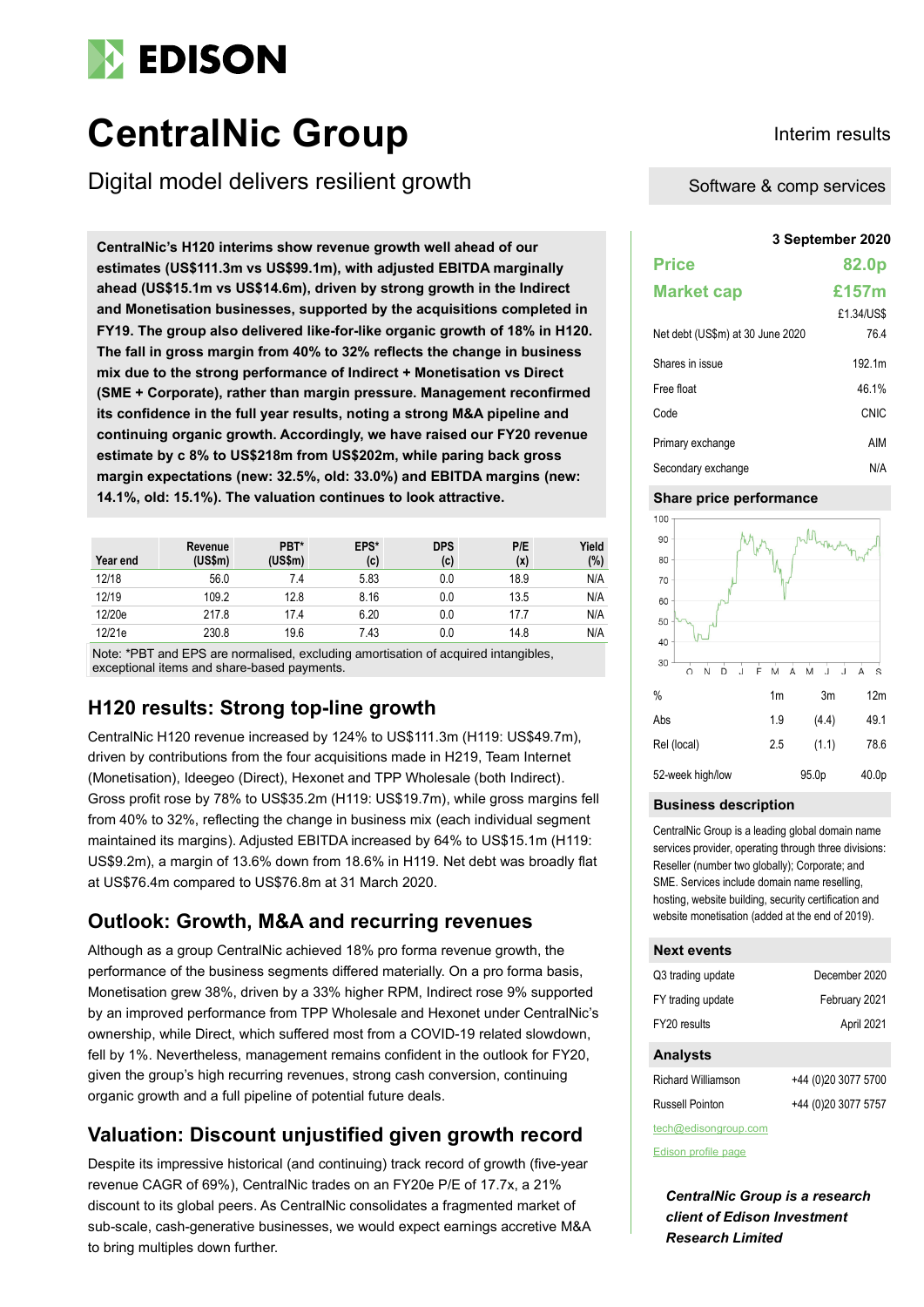

# **H120 interim results**

## **Strong top-line growth, margins lower on business mix**

H120 revenue increased by 124% to US\$111.3m (H119: US\$49.7m), driven by contributions from the four acquisitions made in H219, Team Internet (Monetisation segment), Ideegeo (Direct segment), Hexonet and TPP Wholesale (both Indirect segment), with gross profit increasing by 78% to US\$35.2m (H119: US\$19.7m). Gross margins fell from 40% to 32%, reflecting the change in business mix, as each individual segment maintained its margins. Adjusted EBITDA increased by 64% to US\$15.1m (H119: US\$9.2m), a margin of 13.6% down from 18.6% in H119. Operating profit increased by 12% to US\$3.2m (H119: US\$2.9m), with a loss after tax of US\$2.7m (H119: US\$2.5m). The group reported adjusted EPS of 4.4 cents (H119: 3.9 cents).

H120 operating cashflow was US\$5.7m (H119: outflow of US\$1.4m) with net debt remaining broadly flat at US\$76.4m (gross debt of US\$104.0m, cash of US\$27.6m) compared to net debt of US\$76.8m at 31 March 2020. The company noted Q220 cash conversion of c 138%, higher than the historical average of 100% in what is typically a weaker quarter for cash conversion.

# **Impact of COVID-19: Demonstrable digital resilience**

As has been noted, the group reported like-for-like organic growth of 18% in H120, with healthy demand driving growth in the Indirect and Monetisation segments, although the Direct segment did experience a slowdown in new business, leading to a small fall in like-for-like revenues. However, management took the necessary precautions to preserve cash and review its financing plans. The group experienced no major business interruptions from the pandemic, with staff transitioning to remote working painlessly. As a provider of online subscription services for digital products, serving a global customer base, the group does not anticipate any major impact from COVID-19. Management continues to monitor global developments carefully.

# **Organic growth: H120 pro forma growth of 18%**

Alongside its H120 results, management also calculated pro forma H119 figures to highlight the underlying organic growth of the business. Based on these figures, revenue grew by 18%, gross profit increased by 14% and adjusted EBITDA rose by 16%.

As management has previously provided guidance based around its estimated organic growth of c 6%, it is notable that CentralNic achieved 18% growth on a pro forma basis in H120 (a period where the business has been affected by COVID-19), which is consistent with and updates the 15% pro forma growth estimate for Q119-Q120 discussed at the [capital markets da](https://www.edisongroup.com/publication/a-platform-business-looking-to-scale/27195)y. The group's auditors are expected to report on organic growth later in the year to provide a better estimate of historical organic growth rates and we look forward to the conclusion of this exercise.

# **Segmental analysis: Indirect, Direct and Monetisation**

Reflecting the new shape of the business following the acquisitions in FY19, the group has reorganised around three segments as outlined at the [Capital Markets Day](https://www.edisongroup.com/publication/a-platform-business-looking-to-scale/27195) in July: 1) Indirect, replacing the Reseller division and incorporating CentralNic's wholesale and registry business selling to domain name retailers; 2) Direct (the former Small Business and Corporate segments), retailing domain names and value-added services direct to businesses; and 3) Monetisation, the new domain monetisation business for domain investors acquired with Team Internet.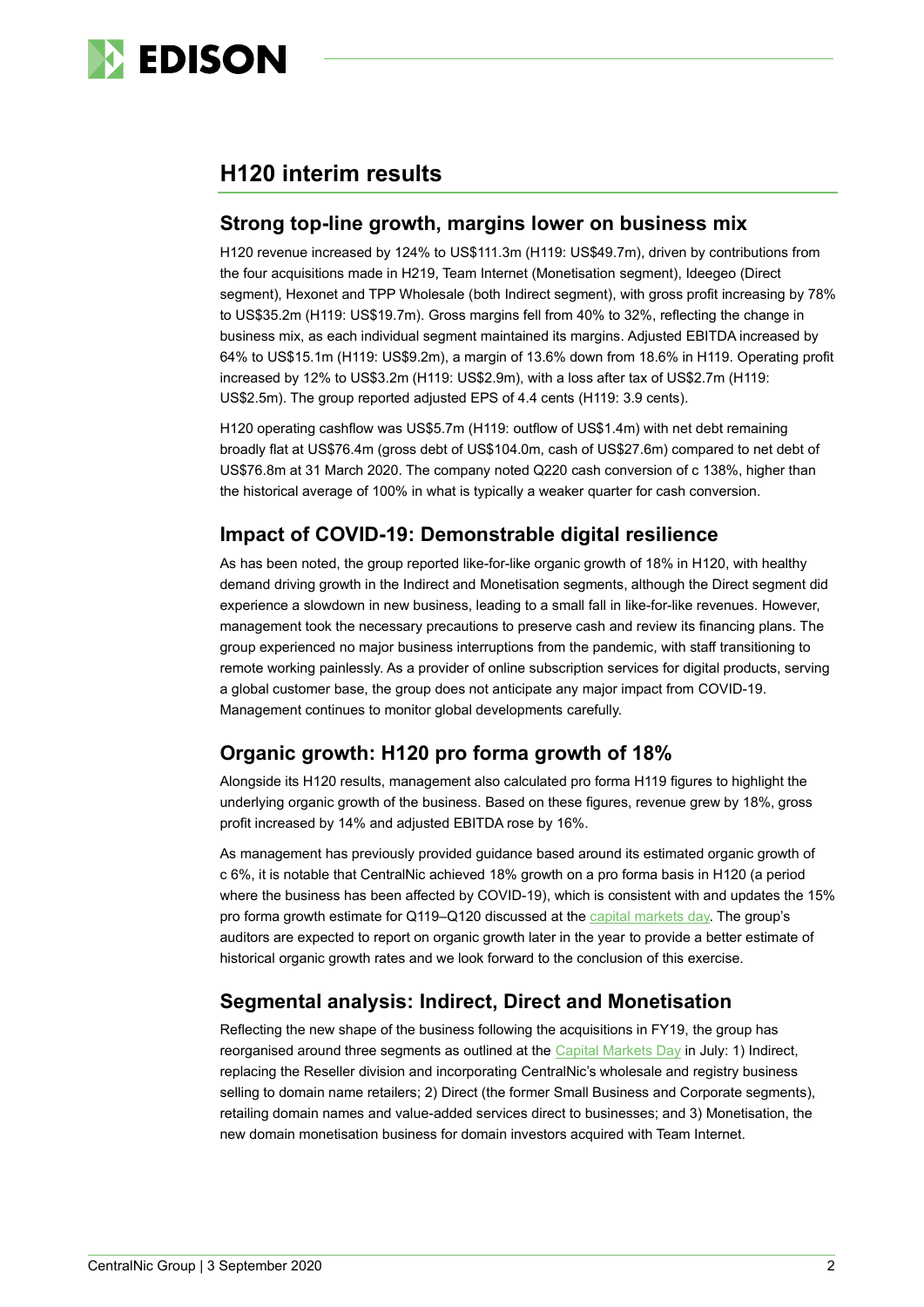

- Indirect: The Indirect segment grew significantly following the acquisitions of TPP Wholesale and Hexonet in FY19. The segment reported revenues of US\$41.2m, a 62% increase over H119 (H119: US\$25.5m), with 9% organic growth reported on a pro forma basis.
- ◼ **Direct**: Revenue in the Direct segment decreased by 11% to US\$21.6m (H119: US\$24.2m), despite a positive contribution from the acquisition of Ideegeo, with the data centre business moved to Indirect and Monetisation broken out separately. On a pro forma basis, the segment saw a 1% fall in organic growth. Given its healthy client pipeline, management is confident that the segment will return to growth in H220.
- **Monetisation**: Monetisation was the fastest growing segment with revenue rising 38% to US\$48.5m (H119: US\$35.0m), driven by a 33% increase in the average yield (revenue per thousand impressions (RPM)). The higher RPM reflected both higher-quality traffic following CentralNic's cleansing of the business on acquisition, as well as the implementation of Team Internet's new SSL monetisation technology.

## **Update to our estimates: Higher revenue growth, lower margins**

As we indicated in our [Flash note](https://www.edisongroup.com/publication/strong-growth-but-lower-q2-margins/27490/) at the start of August, we proposed to review our estimates after the H120 interim results. We had previously factored in a slowdown in our estimates in Q220 over Q120 due to the impact of the COVID-19 pandemic, particularly affecting Team Internet's ad-driven revenues. However, now that we have seen the business breakdown, Team Internet's growth has remained robust, with the Direct segment pausing over the pandemic.

Nevertheless, the balance of both strong organic growth and a significant contribution from acquisitions left revenue well ahead of our old H120 estimates (US\$111.3m vs US\$99.1m), with adjusted EBITDA marginally ahead (US\$15.1m vs US\$14.6m), reflecting the fall in blended EBITDA margin.

As such, we are revising our estimates, reflecting the following principal changes:

- **Revenue growth** with the strong H120 revenue performance implying a simple annualised revenue run-rate of US\$223m, we have conservatively increased our FY20 revenue estimate by c 8% to US\$218m. Retaining management's 6% organic growth estimate, FY21 and FY22 revenue estimates increase to US\$231m and US\$245m, respectively.
- ◼ **Gross margin** with gross margins falling to c 32% in H120, due to the particular business mix, with the lower-margin segments out-performing the higher-margin Direct segment, we have adjusted our FY20e gross margins to 32.5%, assuming a return to growth in the Direct segment in H220, rising to 33% in FY21e and FY22e.
- ◼ **EBITDA and EBITDA margins** H120 EBITDA of US\$15.1m was c 3% ahead of our H120 estimate (US\$14.6m), as the H120 business mix affected EBITDA margins. We have chosen to leave our EBITDA estimate for FY20 broadly as is, reflecting a lower margin assumption for the year than previously. Our FY20e EBITDA margin correspondingly falls from 15.1% to 14.1%, rising to 14.3% in FY21 and 14.6% in FY22 (previously 14.9% and 15.0%, respectively).
- **Working capital** with significant changes to the business over the past 12 months, including the acquisitions in H219, the anticipated working capital picture has been slightly unclear. We have taken advantage of the change in our estimates to bring our working capital assumptions into line with the H120 interim balance sheet now that the business has settled.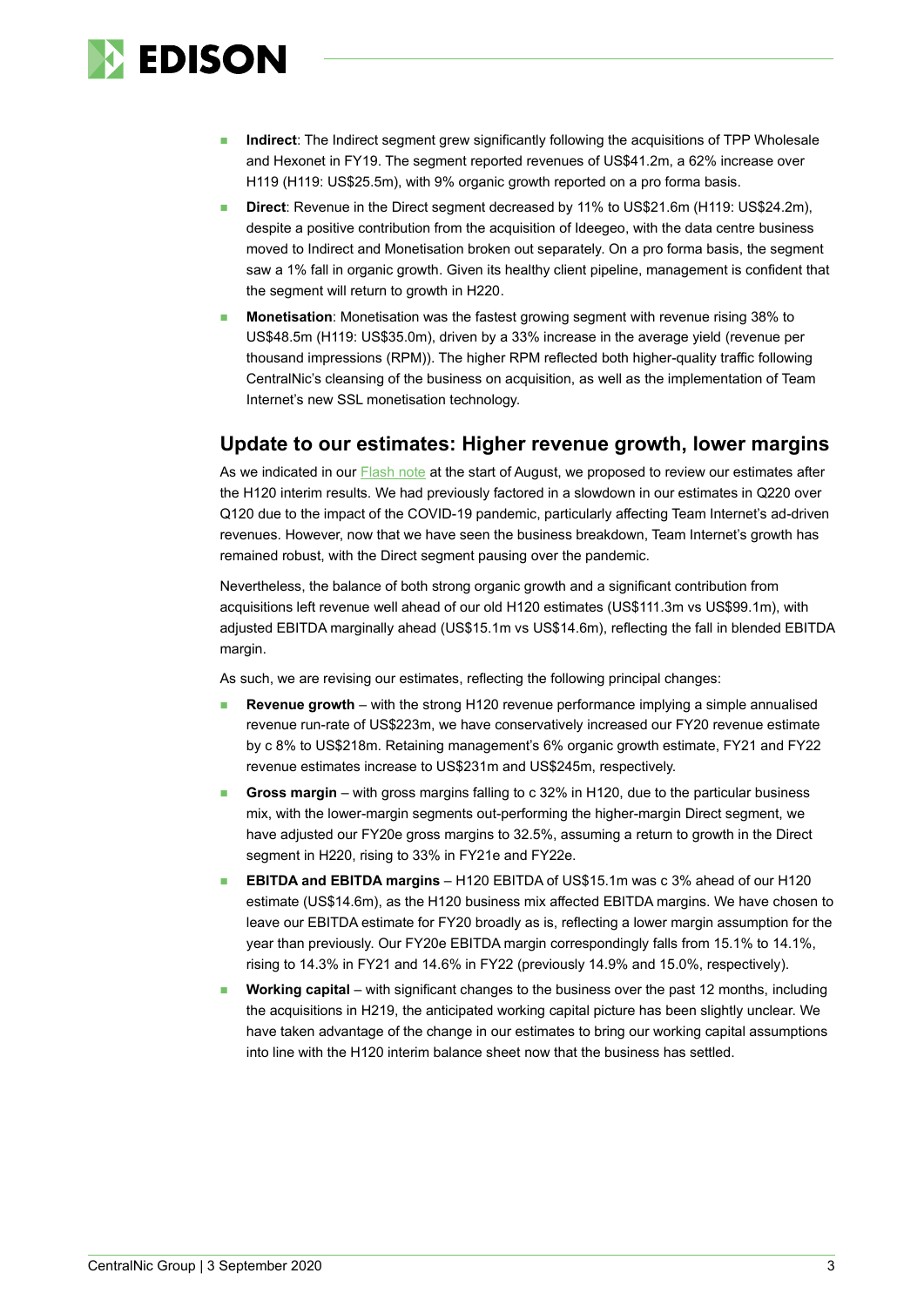

| Year end 31 December            | Old     |          |          | <b>New</b> |                          | Old      | <b>New</b> |        | Old     | <b>New</b> |        |
|---------------------------------|---------|----------|----------|------------|--------------------------|----------|------------|--------|---------|------------|--------|
| <b>US\$'000</b>                 | 2020e   | H120a    | H220e    | 2020e      | Change                   | 2021e    | 2021e      | Change | 2022e   | 2022e      | Change |
| Revenue                         | 202,480 | 111,251  | 106,572  | 217,823    | 7.6%                     | 214.406  | 230,824    | 8%     | 227,225 | 244,709    | 8%     |
| Gross profit                    | 66,818  | 35,199   | 35,593   | 70,792     | 6%                       | 70.754   | 76,172     | 8%     | 74,984  | 80,754     | 8%     |
| <b>EBITDA</b>                   | 30.670  | 15.096   | 15.574   | 30,670     | $\overline{\phantom{0}}$ | 31.952   | 32,944     | 3%     | 34,156  | 35,832     | 5%     |
| Normalised operating profit     | 31,815  | 14,125   | 16.277   | 30,402     | (4)%                     | 31.476   | 27,908     | (11)%  | 32,964  | 29,204     | (11)%  |
| Profit before tax (norm)        | 18.936  | 9.470    | 7,953    | 17.423     | (8)%                     | 23.399   | 19,628     | (16)%  | 25,188  | 21,326     | (15)%  |
| Profit before tax (reported)    | 9.482   | (1, 418) | 3.887    | 2,469      |                          | 13.773   | 10,021     | (27)%  | 15.381  | 11,523     | (25)%  |
| Reported tax                    | (5,043) | (1,313)  | (2, 240) | (2,729)    |                          | (5, 171) | (3, 857)   |        | (5,628) | (4,278)    |        |
| Net income (normalised)         | 12,752  | 5,808    | 5,808    | 11,617     | (9)%                     | 17,055   | 14,265     | (16)%  | 18,199  | 15,379     | (15)%  |
| Shares outstanding (m)          | 185,428 | 184,435  | 187.269  | 187,269    | 1%                       | 188,370  | 192,052    | 2%     | 188.370 | 192,052    | 2%     |
| EPS - basic normalised (c)      | 6.87    | 3.15     | 3.10     | 6.20       | (10)%                    | 9.05     | 7.43       | (18)%  | 9.66    | 8.01       | (17)%  |
| Revenue growth (%)              | 85.4    | 75.3     | 155.9    | 99.5       |                          | 5.9      | 6.0        |        | 6.0     | 6.0        |        |
| Gross margin (%)                | 33.0    | 31.6     | 33.4     | 32.5       |                          | 33.0     | 33.0       |        | 33.0    | 33.0       |        |
| EBITDA margin (%)               | 15.1    | 13.6     | 14.6     | 14.1       |                          | 14.9     | 14.3       |        | 15.0    | 14.6       |        |
| Normalised operating margin (%) | 15.7    | 12.7     | 15.3     | 14.0       |                          | 14.7     | 12.1       |        | 14.5    | 11.9       |        |
| Capex                           | (3,037) | (180)    | (2, 107) | (2, 287)   | (25)%                    | (3,216)  | (3,001)    | (7)%   | (3,408) | (3, 181)   | (7)%   |
| Closing net debt/(cash)         | 69,967  | 76,428   | 75,991   | 75,991     | 9%                       | 59,441   | 69,925     | 18%    | 46,196  | 62,640     | 36%    |

### **Exhibit 1: Edison's revised estimates**

Source: CentralNic accounts, Edison Investment Research

# **Valuation: Persistent discount to peer group**

CentralNic continues to trade at a material discount to its peers. Disregarding Verisign, which we include for completeness, the peer group in Exhibit 2 trades at average EV/sales multiples of 3.1x for FY1 and 2.9x for FY2 and EV/EBITDA multiples of 13.5x for FY1 and 12.2x for FY2. In terms of P/E, the peer group trades at 22x for FY1 and 29x for FY2. CentralNic is displaying the strongest growth in the group and yet trades on an FY20 P/E multiple of 17.7x and an FY21 P/E multiple of 14.8x, a discount to the peer group average of 21% and 48% respectively.

#### **Exhibit 2: Peer group table**

| Company                                                                          | Year end      | Share<br>price | Quoted<br>Ccy | $EV($ \$m $)$ | <b>Sales</b><br>Growth<br>FY1 (%) | Gross<br>margin<br>FY1 (%) | <b>EBITDA</b><br>margin<br>FY1 (%) | <b>EBIT</b><br>margin<br>FY1 (%) | EV/<br>sales<br>FY1(x) | EV/<br>sales<br>FY2(x) | EV/<br><b>EBITDA</b><br><b>FY1 (x)</b> | EV/<br><b>EBITDA</b><br>FY2(x) | P/E 1FY<br>(x) | P/E 2FY<br>(x) |
|----------------------------------------------------------------------------------|---------------|----------------|---------------|---------------|-----------------------------------|----------------------------|------------------------------------|----------------------------------|------------------------|------------------------|----------------------------------------|--------------------------------|----------------|----------------|
| Verisign Inc                                                                     | Dec-20        | 214.8          | US\$          | 25.265        | 2.4                               | 85.7                       | 69.4                               | 65.2                             | 20.0                   | 18.8                   | 28.9                                   | 26.9                           | 31.8           | 36.7           |
| GoDaddy Inc                                                                      | Dec-20        | 83.7           | US\$          | 15.674        | 10.1                              | 64.6                       | 20.6                               | 7.2                              | 4.8                    | 4.3                    | 23.1                                   | 19.3                           | <b>NM</b>      | 52.2           |
| Endurance International Inc                                                      | Dec-20        | 6.5            | US\$          | 2.431         | (1.1)                             | 58.1                       | 27.4                               | 13.3                             | 2.2                    | 2.1                    | 8.1                                    | 8.0                            | <b>NM</b>      | <b>NM</b>      |
| iomart group PLC                                                                 | Mar-21        | 360.0          | GBp           | 602           | 3.4                               | 61.0                       | 37.9                               | 21.5                             | 3.9                    | 3.7                    | 10.2                                   | 9.7                            | 21.8           | 20.7           |
| <b>IMImobile PLC</b>                                                             | Mar-21        | 410.0          | GBp           | 484           | 1.3                               | 49.6                       | 12.9                               | 9.1                              | 2.1                    | 2.0                    | 16.2                                   | 14.7                           | 30.9           | 27.8           |
| <b>R22 SA</b>                                                                    | <b>Jun-21</b> | 33.1           | PLN           | 173           | 20.0                              | <b>NULL</b>                | 27.1                               | 19.2                             | 2.7                    | 2.5                    | 10.1                                   | 9.2                            | 14.3           | 14.1           |
| Mean (ex Verisign)                                                               |               |                |               |               | 6.7                               | 58.3                       | 25.2                               | 14.1                             | 3.1                    | 2.9                    | 13.5                                   | 12.2                           | 22.3           | 28.7           |
| Mean                                                                             |               |                |               |               | 6.0                               | 63.8                       | 32.6                               | 22.6                             | 5.9                    | 5.6                    | 16.1                                   | 14.7                           | 24.7           | 30.3           |
| Median                                                                           |               |                |               |               | 2.9                               | 61.0                       | 27.3                               | 16.2                             | 3.3                    | 3.1                    | 13.2                                   | 12.2                           | 26.4           | 27.8           |
| CentralNic Group Plc                                                             | Dec-20        | 82.0           | GBp           | 286.3         | 99.5                              | 32.5                       | 14.1                               | 7.1                              | 1.3                    | 1.2                    | 9.3                                    | 8.7                            | 17.7           | 14.8           |
| 58%<br>58%<br>31%<br>29%<br>21%<br>CNIC Discount/(Premium) to Mean (ex Verisign) |               |                |               |               |                                   |                            |                                    | 48%                              |                        |                        |                                        |                                |                |                |

Source: Refinitiv data as at 2 September 2020, CentralNic Edison Investment Research estimates

# **Outlook**

Based on CentralNic's H120 figures, management restated its confidence in the full year results, noting a strong pipeline of future deals and continuing organic growth. Management also believes that the net debt position is sustainable given the profitability of the group (with high recurring revenues and strong cash conversion) and the expected continuing positive contribution from the FY19 acquisitions.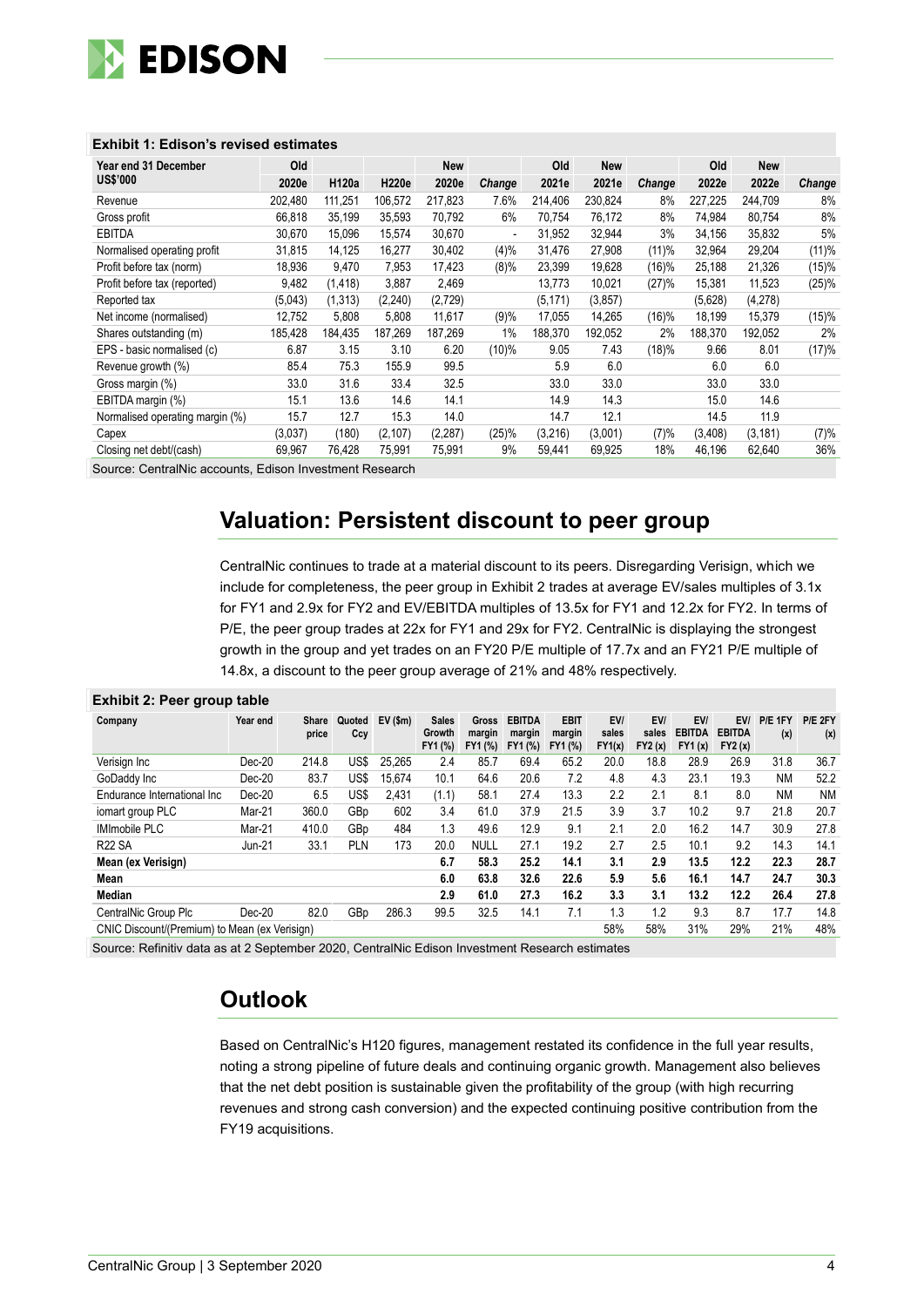

### **Exhibit 3: Financial summary**

|                                                        | 2018              | 2019*            | 2020e              | 2021e                    | 2022e                    |
|--------------------------------------------------------|-------------------|------------------|--------------------|--------------------------|--------------------------|
| Year end 31 December                                   | <b>IFRS</b>       | <b>IFRS</b>      | <b>IFRS</b>        | <b>IFRS</b>              | <b>IFRS</b>              |
| <b>INCOME STATEMENT</b>                                | US\$'000          | US\$'000         | US\$'000           | <b>US\$'000</b>          | <b>US\$'000</b>          |
| Revenue                                                | 55,991            | 109,194          | 217,823            | 230,824                  | 244,709                  |
| Cost of Sales<br><b>Gross Profit</b>                   | (30,080)          | (66, 419)        | (147, 031)         | (154, 652)               | (163, 955)               |
| <b>EBITDA</b>                                          | 25,911<br>9,146   | 42,775<br>17,920 | 70,792<br>30,670   | 76,172<br>32,944         | 80,754<br>35,832         |
| Normalised operating profit                            | 8,820             | 16,614           | 30,402             | 27,908                   | 29,204                   |
| Amortisation of acquired intangibles                   | (5,600)           | (8, 299)         | (9, 423)           | (9,607)                  | (9,803)                  |
| Exceptionals                                           | (6, 362)          | (7, 431)         | (2,797)            |                          |                          |
| Share-based payments                                   | (469)             | (2,878)          | (2,734)            | ÷,                       | $\overline{\phantom{a}}$ |
| Reported operating profit                              | (3,611)           | (1,994)          | 15,448             | 18,300                   | 19,401                   |
| Net Interest                                           | (1, 430)          | (3,869)          | (7, 179)           | (7, 280)                 | (7, 178)                 |
| Joint ventures & associates (post tax)                 | 45                | 74               |                    |                          |                          |
| Exceptionals                                           |                   |                  | (5,800)            | (1,000)                  | (700)                    |
| Profit Before Tax (norm)                               | 7,435             | 12,819           | 17,423             | 19,628                   | 21,326                   |
| Profit Before Tax (reported)                           | (4,996)           | (5,789)          | 2,469              | 10,021                   | 11,523                   |
| Reported tax                                           | (1, 428)<br>7,435 | 39<br>14,227     | (2, 729)<br>11,617 | (3, 857)<br>14,265       | (4, 278)<br>15,379       |
| Profit After Tax (norm)<br>Profit After Tax (reported) | (6, 424)          | (5,750)          | (260)              | 6,163                    | 7,245                    |
| Minority interests                                     | 5                 | 64               |                    | ÷,                       |                          |
| Discontinued operations                                |                   |                  |                    |                          |                          |
| Net income (normalised)                                | 7,440             | 14,291           | 11,617             | 14,265                   | 15,379                   |
| Net income (reported)                                  | (6, 419)          | (5,686)          | (260)              | 6,163                    | 7,245                    |
| Basic average number of shares outstanding (m)         | 127,515           | 127,515          | 175,084            | 187,269                  | 192,052                  |
| EPS - basic normalised (c)                             | 5.83              | 8.16             | 6.20               | 7.43                     | 8.01                     |
| EPS - diluted normalised (c)                           | 5.56              | 7.92             | 6.03               | 7.22                     | 7.79                     |
| EPS - basic reported (c)                               | (5.03)            | (3.25)           | (0.14)             | 3.21                     | 3.77                     |
| Dividend (c)                                           | 0.00              | 0.00             | 0.00               | 0.00                     | 0.00                     |
|                                                        | 75.3              | 155.9            | 99.5               | 6.0                      | 6.0                      |
| Revenue growth (%)<br>Gross Margin (%)                 | 46.3              | 39.2             | 32.5               | 33.0                     | 33.0                     |
| EBITDA Margin (%)                                      | 16.3              | 16.4             | 14.1               | 14.3                     | 14.6                     |
| Normalised Operating Margin                            | 15.8              | 15.2             | 14.0               | 12.1                     | 11.9                     |
| <b>BALANCE SHEET</b>                                   |                   |                  |                    |                          |                          |
| <b>Fixed Assets</b>                                    | 132,321           | 217,544          | 212,697            | 204,893                  | 197,001                  |
| Intangible Assets                                      | 127,267           | 206,055          | 198,260            | 190,961                  | 183,605                  |
| Tangible and Right-of-use Assets                       | 931               | 6,427            | 10,014             | 9,509                    | 8,973                    |
| Investments & other                                    | 4,123             | 5,062            | 4,423              | 4,423                    | 4,423                    |
| <b>Current Assets</b>                                  | 51,378            | 67,433           | 66,296             | 79,264                   | 93,701                   |
| <b>Stocks</b>                                          | 3,906             | 491              | 545                | 1,154                    | 1,224                    |
| Debtors                                                | 24,382            | 40,760           | 37,683             | 43,976                   | 51,059                   |
| Cash & cash equivalents                                | 23,090            | 26,182           | 28,068             | 34,134                   | 41,419                   |
| Other                                                  | ÷.                | ÷,               | Ĭ.                 | $\overline{\phantom{a}}$ |                          |
| <b>Current Liabilities</b>                             | (62, 443)         | (78, 767)        | (74, 984)          | (75, 039)                | (75,098)                 |
| Creditors                                              | (59, 719)         | (75, 683)        | (68, 394)          | (68, 394)                | (68, 394)                |
| Tax and social security                                | (452)             |                  |                    |                          |                          |
| Short term borrowings                                  | (2,272)           | (3,084)          | (6, 590)           | (6,645)                  | (6, 704)                 |
| Other<br>Long Term Liabilities                         | (43, 188)         | (129, 206)       | (128, 384)         | (129, 864)               | (131, 444)               |
| Long term borrowings                                   | (22, 933)         | (102, 799)       | (101, 616)         | (101, 809)               | (102, 014)               |
| Other long term liabilities                            | (20, 255)         | (26, 407)        | (26, 768)          | (28, 055)                | (29, 430)                |
| Net Assets                                             | 78,068            | 77,004           | 75,625             | 79,254                   | 84,160                   |
| Minority interests                                     | (5)               | 69               |                    |                          |                          |
| Shareholders' equity                                   | 78,063            | 77,073           | 75,625             | 79,254                   | 84,160                   |
| <b>CASH FLOW</b>                                       |                   |                  |                    |                          |                          |
| PBT                                                    | (4,996)           | (5,789)          | 2,469              | 10,021                   | 11,523                   |
| Depreciation and amortisation                          | 5,926             | 9,605            | 10,553             | 10,805                   | 11,073                   |
| Share-based payments                                   | 469               | 2,878            |                    |                          |                          |
| Working capital                                        | 7,783             | 8,136            | (4,266)            | (6,902)                  | (7, 152)                 |
| Exceptional & other                                    | 2,650             | 3,795            | 7,179              | 7,280                    | 7,178                    |
| Tax                                                    | (3,015)           | (2, 309)         | (2,729)            | (3, 857)                 | (4, 278)                 |
| Net operating cash flow                                | 8,817             | 16,316           | 13,206             | 17,346                   | 18,344                   |
| Capex                                                  | (4,920)           | (15, 497)        | (2, 287)           | (3,001)                  | (3, 181)                 |
| Acquisitions/disposals                                 | (27, 568)         | (63, 840)        | (5,800)            | (1,000)                  | (700)                    |
| Net interest                                           | (682)             | (1,970)          | (7, 179)           | (7, 280)                 | (7, 178)                 |
| Equity financing                                       | 30,869            | 2,133            | 4                  |                          |                          |
| Dividends<br>Other                                     | $\sim$            |                  |                    |                          |                          |
| Net Cash Flow                                          | 6,516             | (62, 858)        | (2,056)            | 6,066                    | 7,285                    |
| Opening net debt/(cash)                                | 8,667             | 2,115            | 74,998             | 75,991                   | 69,925                   |
| FX                                                     | (1, 374)          | (10, 974)        | 1,063              |                          |                          |
| Other non-cash movements                               | 1,410             | 949              |                    |                          |                          |
| Closing net debt/(cash)                                | 2,115             | 74,998           | 75,991             | 69,925                   | 62,640                   |

Source: Company accounts, Edison Investment Research. Note: \*FY19 figures have been restated to reclassify FX on borrowings and administrative expenses to finance costs and other income respectively.